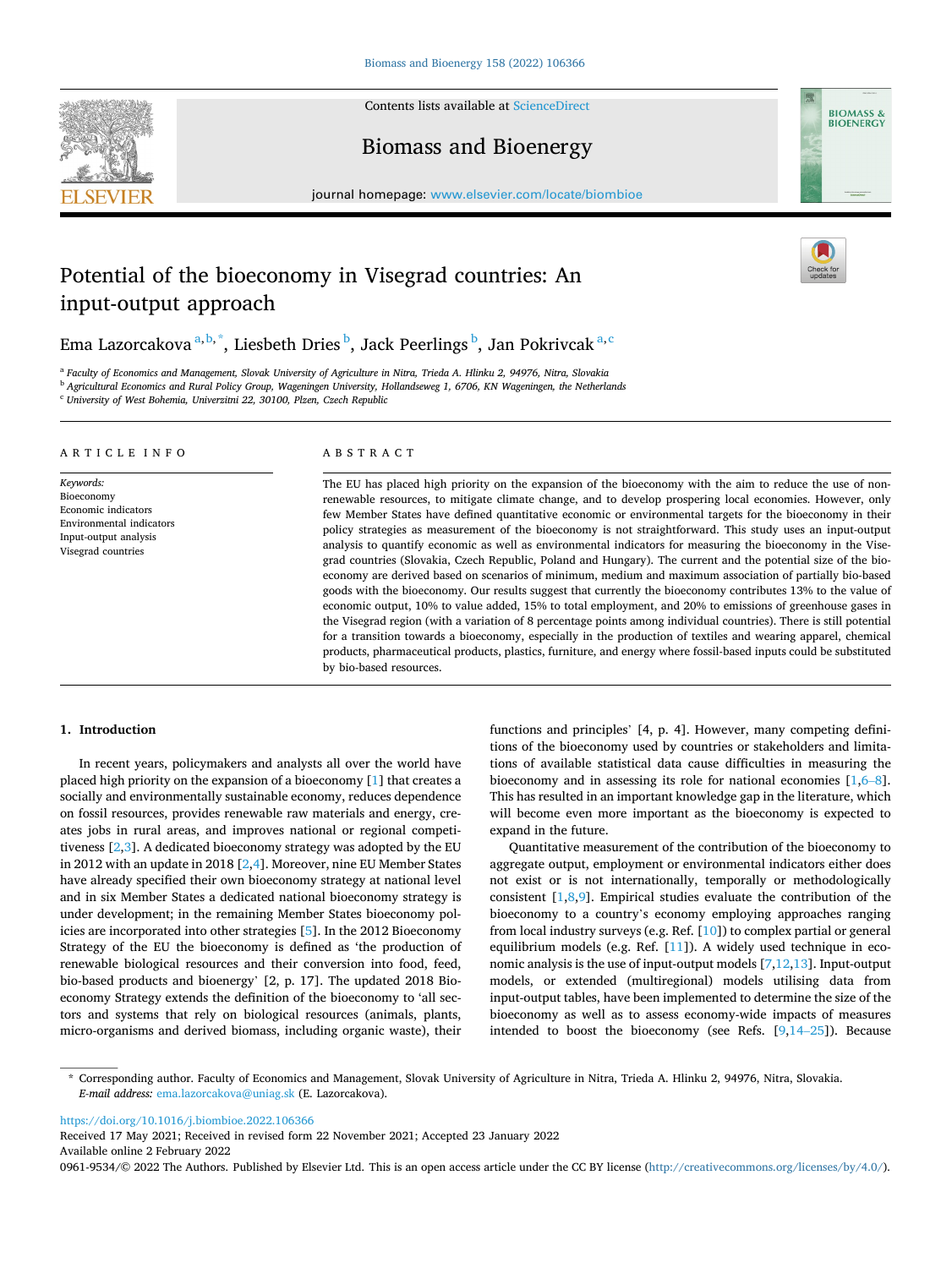<span id="page-1-0"></span>country-level studies usually provide incomparable results, Ronzon et al. have made an effort to harmonise the monitoring of turnover, value added and employment in the bioeconomy across EU Member States using sectoral statistics and expert estimates [[6](#page-7-0),[26,27\]](#page-7-0). Nevertheless, empirical analysis mainly focuses on the assessment of the economic importance of the bioeconomy whereas social and environmental aspects are addressed only to a small extent [\[7\]](#page-7-0).

Our study aims to contribute to the discussion on defining and measuring the bioeconomy. Geographically, it is applied to four Central European countries: Slovakia, Czech Republic, Poland, and Hungary. During the historical development the four countries established cooperation in a number of areas, and in 1991 they formed the Visegrad group (abbreviated V4) [\[28](#page-7-0)]. A process of implementing a sustainable bioeconomy in the Visegrad region was initiated in 2015 and in 2016 the countries started a governmental initiative for the bioeconomy, the BIOEAST Initiative (Central and Eastern European Initiative for Knowledge-based Agriculture, Aquaculture and Forestry in the Bioeconomy) [29–[31\]](#page-7-0). Seven more countries have joined the Initiative (Bulgaria, Romania, Slovenia, Croatia, Estonia, Latvia, Lithuania) [\[32](#page-7-0)] and in 2020 the BIOEAST adopted a position paper confirming the commitment to support bio-based solutions in the macro region [[33\]](#page-7-0).

While policy cooperation in the field of the bioeconomy is quite well developed, empirical research and the knowledge base for the bioeconomy in Visegrad countries lag behind. There is only a limited number of studies that focus on evidencing and measuring the bioeconomy and its contribution to the total economy for the four countries in the Group. Bartokova [[34\]](#page-7-0) accessed only a specific part of the bioeconomy, the agricultural and food sector, in all four Visegrad countries. Loizou et al. [\[22](#page-7-0)] calculated output, employment and income multipliers and elasticities to assess bioeconomy sectors in Poland and Hajek et al. [[35\]](#page-7-0) analyzed the bioeconomy in the Czech Republic. The Ministry of Agriculture and Rural Development of the Slovak Republic [\[36](#page-7-0)] collected national data for revenues and employment in the Slovak bioeconomy. To our knowledge, there are no studies investigating environmental indicators of the bioeconomy in the Visegrad countries (although studies for other countries exist, e.g. for Ireland [\[23](#page-7-0)], for the Baltic States [[21\]](#page-7-0), or for Denmark and its trade partners [[12\]](#page-7-0)).

In this study the potential size of the bioeconomy in the Visegrad region is quantified in terms of economic and environmental indicators by applying a consistent input-output methodology based on official input-output tables. This means that bioeconomy indicators are computed from existing data that are commonly collected by statistical offices under the system of national accounts and hence, the approach allows for comparison among the four Visegrad countries; in addition, it could be used for any other country. Apart from traditional economic indicators (production, value added, employment), the study provides also evidence for environmental indicators represented by greenhouse gas (GHG) emissions. The incorporation of environmental indicators into a uniform monitoring system for the bioeconomy can be considered the main contribution of this study as environmental sustainability of economic systems gains on importance and the bioeconomy is expected to help the achievement of emission targets [\[37](#page-7-0)].

#### **2. Material and methods**

For the purpose of this study, the bioeconomy is specified as that part of the economy that serves to produce final bioeconomy products. Bioeconomy products are characterised as products entirely or partially based on biological resources. In statistics, namely the CPA classification of products, bioeconomy products are covered by divisions CPA 01 Products of agriculture, hunting and related services, 02 Products of forestry, logging and related services, 03 Fish and other fishing products, aquaculture products and support services to fishing, 10 Food products, 11 Beverages, 12 Tobacco products, 15 Leather and related products, 16 Wood and products of wood and cork (except furniture), articles of straw and plaiting materials, 17 Paper and paper products, 13 Textiles, 14

Wearing apparel, 20 Chemicals and chemical products, 21 Basic pharmaceutical products and pharmaceutical preparations, 22 Rubber and plastics products, 31 Furniture, 35 Electricity, gas, steam and air conditioning. This scope of the bioeconomy is analogical to Ronzon et al. [[6](#page-7-0), [26,27\]](#page-7-0), although their study uses a sector-based definition of the bioeconomy linked to the NACE classification of activities. Production of the abovementioned bioeconomy products includes several interdependent activities (adopted from Ref. [\[14](#page-7-0)]):

- bio-transformative activities: production and transformation of biological resources,
- forward linkages: upstream suppliers of bio-transformative activities,
- backward linkages: downstream users of the outputs of biotransformative activities.

Interdependencies stem from flows of inputs exploited in final production that are themselves the output of intermediary production processes [\[17\]](#page-7-0). To capture activities carried out to produce final bioeconomy products and to quantify the performance of the bioeconomy in terms of output, value added, employment, and GHG emissions in Visegrad countries, an input-output analysis is used. The analysis was performed separately for each of the V4 countries and bioeconomy indicators for the Visegrad group as a whole have been obtained by adding up individual countries' results.

Following the input-output framework developed by Wassily Leontief in the 1930s [[38\]](#page-7-0), total production of a product is linked to final demand for all products produced in an economy:

$$
y = (I - A)^{-1} * f \tag{1}
$$

where *y* is a vector of total production by products, *f* is a vector of final demand by products, *A* is a matrix of input-output coefficients *aij* (where  $a_{ij}$  is the amount of product *i* required per unit of product  $j$  – Leontief technology is assumed in production), *I* is the identity matrix.

Value added created in the production of the various products is:

$$
v = \hat{C}^* y \tag{2}
$$

where  $\nu$  is a vector of value added by products,  $\hat{C}$  is a diagonal matrix of input-output coefficients for value added by products (the amount of value added per unit of product *j*).

Assuming proportional relations between production and related variables, employment and emissions associated with the production in an economy can be derived as follows:

$$
e = \widehat{H}^* y \tag{3}
$$

where  $e$  is a vector of employment or emissions, respectively, by products,  $\hat{H}$  is a diagonal matrix of coefficients for employment or emissions, respectively, by products (employment per unit of product *j* or emissions per unit of product *j*).

If we let final demand in an economy to consist only of bioeconomy products, we can quantify the indicators of interest for the bioeconomy (production, value added, employment, emissions).

However, final demand for bioeconomy products cannot be obtained directly because some products can be either bio-based or fossil-based and statistics do not distinguish these two alternatives (for example, final demand for products of the CPA division 13 Textiles integrates textiles from natural and synthetic fibres). We, therefore, propose to adjust final demand for each product by the share of bio-based production in total production of the particular product. The derived final demands will be elements of the vector of final demand for bioeconomy products:

$$
f_i^B = s_i^* f_i \quad \text{for all } i \tag{4}
$$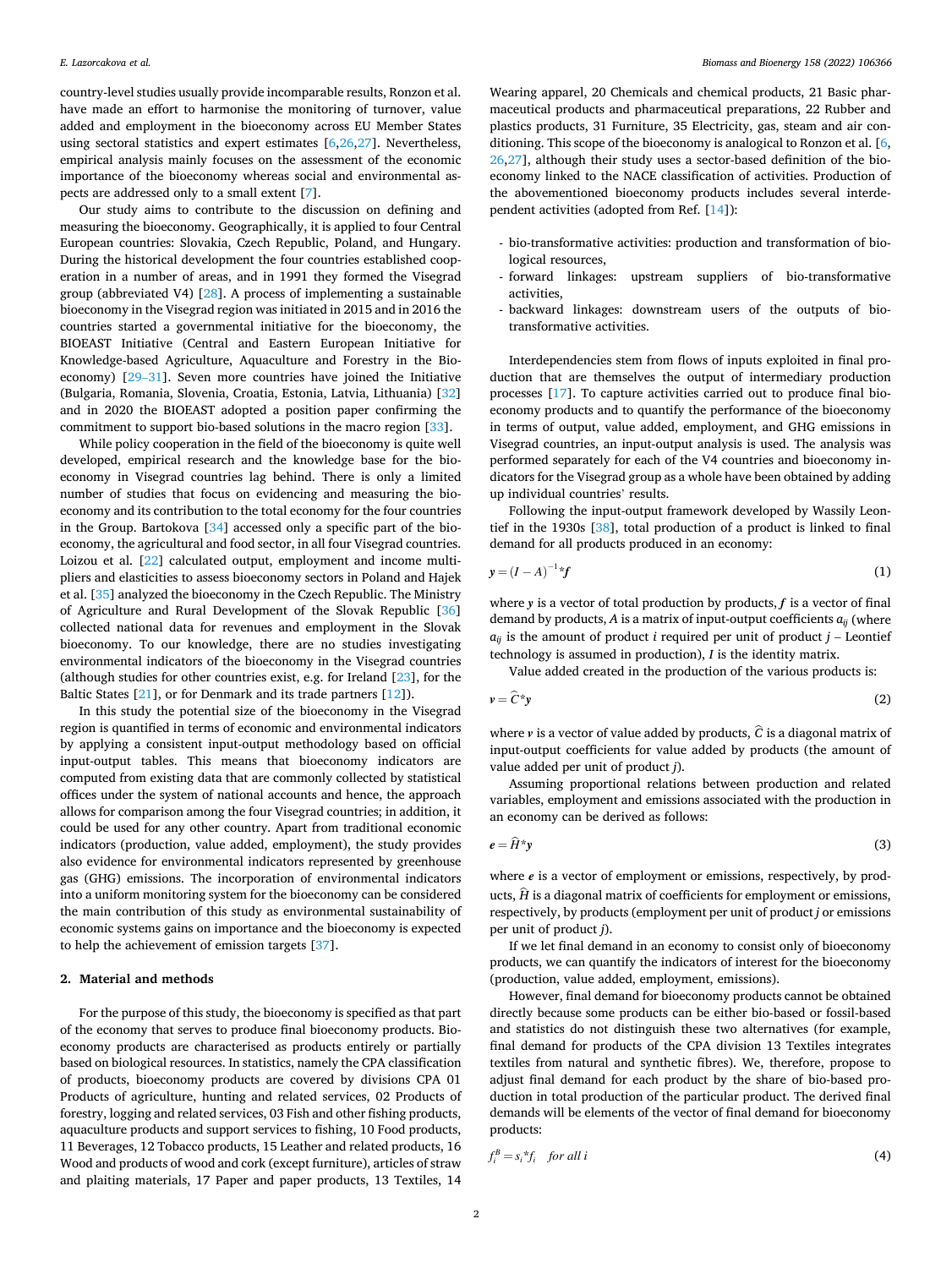<span id="page-2-0"></span>where  $f_i^B$  is final demand for product *i* attributed to the bioeconomy,  $s_i$  is the share of bio-based production in total production of product *i*, *fi* is final demand for product *i*.

Shares of bio-based production in total production of the particular product can range from 0 if the product is fossil-based to 1 if the product is based entirely on biological resources. Similarly to Ronzon et al. [[6](#page-7-0), [27\]](#page-7-0), we propose to set these shares to:

- *si* = 1 if *i* relates to products produced from biological resources and products based on these resources (further referred to as fully bioeconomy products). This group includes CPA 01 Products of agriculture, hunting and related services, 02 Products of forestry, logging and related services, 03 Fish and other fishing products, aquaculture products and support services to fishing, 10 Food products, 11 Beverages, 12 Tobacco products, 15 Leather and related products, 16 Wood and products of wood and cork (except furniture), articles of straw and plaiting materials, 17 Paper and paper products.
- $s_i = s_k$  (with  $0 \le s_k \le 1$ ) if *i* relates to products that can be either biobased or fossil-based (further referred to as partially bioeconomy products). This group includes: CPA 13 Textiles, 14 Wearing apparel, 20 Chemicals and chemical products, 21 Basic pharmaceutical products and pharmaceutical preparations, 22 Rubber and plastics products, 31 Furniture, 35 Electricity, gas, steam and air conditioning.
- $s_i = 0$  if *i* relates to fossil-based products not belonging to the bioeconomy (CPA divisions 05, 06, 07, 08, 09, 18, 19, 23, 24, 25, 26, 27, 28, 29, 30, 32, 33).
- *si* = 0 if *i* relates to services (CPA divisions 36–99).

A challenge is to obtain shares of bio-based production in total production of partially bioeconomy products (*sk*). These shares are not known and they cannot be obtained from available statistical sources. Therefore, we consider three scenarios:

- scenario *Min* assumes that none of the partially bioeconomy products are bio-based, hence they do not belong to the bioeconomy and  $s_k =$ 0 for each *k* related to partially bioeconomy products,
- scenario *Max* assumes that all partially bioeconomy products are biobased, hence they belong to the bioeconomy and  $s_k = 1$  for each  $k$ related to partially bioeconomy products,
- scenario *Mid* assumes that partially bioeconomy products may be bio-based as well as fossil-based and only the bio-based fraction belongs to the bioeconomy. Shares of bio-based products in total production of the particular partially bioeconomy product are proxied as shares of bio-based inputs in all material inputs used to produce the product (in value terms). These shares can be calculated using a system of equations:

$$
s_k = \sum_i (s_i^* \text{inp}_{ik}) / \sum_i \text{inp}_{ik} \quad \text{for all } k
$$
 (5)

where *inpik* are deliveries of product *i* into the production of product *k*  (intermediate domestic inputs and also imported inputs of product *i* into the production of product *k*). Here, the index *k* relates to partially bioeconomy products (CPA 13, 14, 20, 21, 22, 31, 35), and *i* relates solely to material inputs (CPA 01–35).

An overview of the scenarios can be found in [Appendix A](#page-5-0).

Production needed to meet final demand for bioeconomy products in each of the scenarios can be obtained using equation  $(1)$ . By summing up all values in *y*, production of the whole bioeconomy is obtained. The remaining indicators of the bioeconomy (value added, employment, and emissions) can be calculated analogically using equations [\(2\) and \(3\)](#page-1-0). Scenarios *Min* and *Max* are considered as bounds indicating the potential size of the bioeconomy. Scenario *Mid* strives to estimate the actual size of the bioeconomy.

#### *2.1. Data*

Our input-output analysis is based on product-by-product inputoutput tables, which are an integral part of the system of national accounts in EU countries (tables are available online from Statistical Offices of Slovakia, Czechia, Poland and Hungary). We have extended the input-output tables by employment and emissions statistics. As multiple sources of employment statistics exist, employment data were adapted from datasets methodologically consistent with the system of national accounts (Statistical Office of the Slovak Republic: 'Employment by industry A88', Czech Statistical Office: 'Total employment', Polish and Hungarian data retrieved from Eurostat 'National accounts employment data by industry up to NACE A64'). Eurostat database 'Air emissions accounts by NACE Rev. 2 activity' was the source for emission statistics. It should be noted that employment and emissions statistics are available for industries by the 2-digit NACE classification. We assume a perfect correspondence between NACE and CPA classification in inputoutput tables. If employment or emission statistics were aggregated for several NACE divisions, meaning their level of detail did not match the number of CPA divisions in input-output tables, employment was disaggregated using shares of the aggregated divisions in labour costs obtained from input-output tables, carbon dioxide emissions were disaggregated using shares in energy consumption (electricity and transport), methane emissions were disaggregated using shares in sewage and waste services, and nitrous oxide emissions were disaggregated using shares of the aggregated divisions in transport costs.

Data used in this study are for 2015. The input-output tables were given in basic prices in national currencies, so results have been converted to Euros. (Slovak input-output tables were given in thousand EUR, Czech in million CZK, Polish in thousand PLN, and Hungarian in million HUF. National currencies were converted to Euros using 2015 average exchange rates:  $1$  EUR = 27.283 CZK,  $1$  EUR = 4.1839 PLN,  $1$ EUR = 309.90 HUF.) Employment statistics refer to total employment in persons and emission statistics to tonnes of a pollutant.

## **3. Results**

## *3.1. Basic indicators of V4 economies*

Basic indicators of the economy for all four Visegrad countries are presented in [Table 1](#page-3-0). With a total production of EUR 186,830 mil., value added of EUR 71,446 mil., working population of 2.3 mil. people and one third of domestic production being exported (in 2015), the Slovak economy is a small and open economy. Its production is dominated by services (more than 50% of the value of total production) and industrial products (almost 45% of the value of total production). Primary commodities from agriculture, forestry and fishing contribute only 2.6% to the value of production and 3.2% to employment. They also contribute 6.3% to GHG emissions, with the production of agricultural products being the main source of nitrous oxide emissions (a share of 53% in total nitrous oxide emissions).

In Hungary, a working population of more than 4.3 mil. people produces an output of EUR 222,649 mil. and value added of EUR 94,413 mil. (as of 2015). Industrial products and services prevail in the structure of the Hungarian economy. Supported by a suitable landscape and climate, products of agriculture and hunting, products of forestry, fish and other fishing products build up more than 4% of total production value, of value added as well as of employment. The three product categories lead to 18% of total GHG emissions, thereof agricultural products are responsible for 90% of nitrous oxide emissions.

The Czech economy is dominated by services followed by manufactured goods. It shows a total production of EUR 389,775 mil. and value added of EUR 151,581 mil. in 2015. Total employment exceeds 5.1 mil. people. Primary production creates 2.4% of the output value and value added, and 3.2% of employment. Emissions linked to the production of agricultural, forestry and fish products reach 2% in total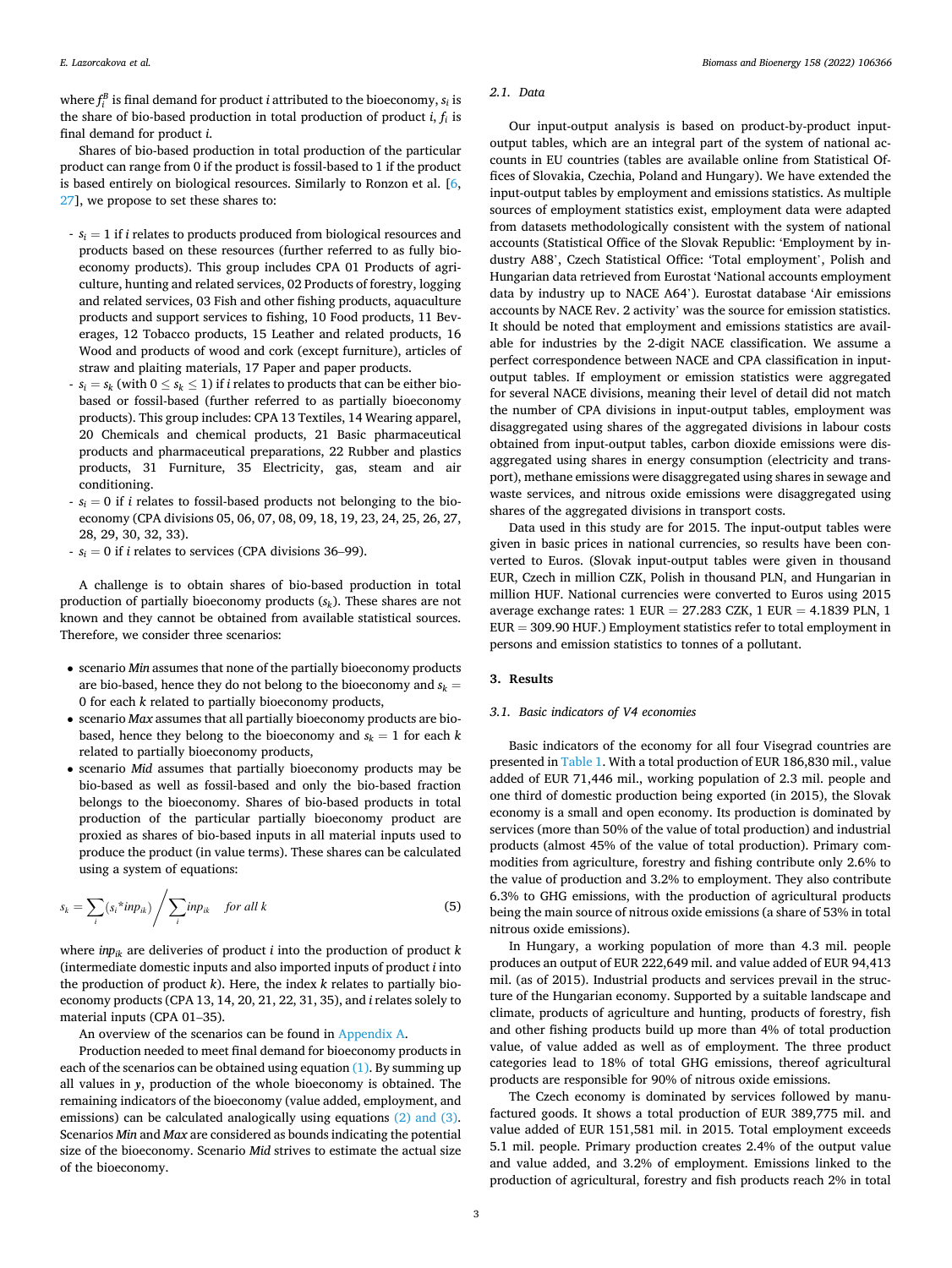#### <span id="page-3-0"></span>**Table 1**

Indicators of the total economy, 2015.

| Indicator                                                                  | Slovakia | Czechia | Poland  | Hungary | V4        |
|----------------------------------------------------------------------------|----------|---------|---------|---------|-----------|
| Total production [mil. Eur, basic prices]                                  | 186,830  | 389.775 | 856.938 | 222.649 | 1,656,192 |
| Value added [mil. Eur. basic prices]                                       | 71.446   | 151,581 | 381,550 | 94,413  | 698,990   |
| Employment [th. of persons]                                                | 2.267    | 5.182   | 15.970  | 4.313   | 27,732    |
| GHG emissions [th. tonnes in $CO2$ eq.] <sup>a</sup>                       | 34.976   | 100.449 | 341,788 | 47.510  | 524,723   |
| $CO2$ emissions [th. tonnes] <sup>a</sup>                                  | 28,806   | 82.942  | 275,842 | 36,523  | 424,113   |
| CH <sub>4</sub> emissions [th. tonnes in CO <sub>2</sub> eq.] <sup>a</sup> | 4.342    | 12.864  | 47.189  | 6,791   | 71,186    |
| $N2O$ emissions [th. tonnes in CO <sub>2</sub> eq.] <sup>a</sup>           | l.828    | 4,643   | 18.757  | 4,197   | 29,425    |

V4: countries of the Visegrad group (Slovakia, Czechia, Poland, Hungary).<br><sup>a</sup> Greenhouse gases: CO<sub>2</sub> carbon dioxide + CH<sub>4</sub> methane + N<sub>2</sub>O nitrous oxide; without emissions from households. Source: national Statistical Offices and Eurostat.

carbon dioxide emissions, 27% in methane emissions and 73% in nitrous oxide emissions (8.5% in GHG emissions).

Poland is the largest country in the Visegrad group. In 2015, its production was worth EUR 856,938 mil., value added EUR 381,550 mil. and total employment included almost 16 mil. people. Commodities from agriculture, forestry and fishing contribute 2.5% to the value of the economy's output, 3.2% to value added, even 11.5% to total employment, 5% to carbon dioxide emissions and 13% to total GHG emissions.

#### *3.2. Current size of the bioeconomy (scenario Mid)*

The part of the economy that serves to meet final demand for bioeconomy products indicates the size of the bioeconomy in each country. An estimate of the current size of the bioeconomy in individual Visegrad countries is given by the scenario *Mid*. Table 2 shows the size of the bioeconomy in each country and the share of the bioeconomy in its total economy. For Slovakia and Czechia the contribution of the bioeconomy to the total economy varies around 9% for value added, production value and employment. The share of bioeconomy employment in total employment in Hungary is 9.95%, while the share of the bioeconomy in value added is 10.19% and in total production 12.29%. The highest shares are recorded for Poland, where the bioeconomy creates 11.91% of total value added, 15.58% of total production and 19.25% of total employment. Bioeconomy GHG emissions make up 11.99% of GHG emissions in Slovakia, 15.15% in Czechia, 21.69% in Poland and 24.63% in Hungary.

In the Visegrad region as a whole, the bioeconomy is expected to build up 13.06% of the value of economic output, 10.63% of total value added, 15.30% of total employment, and 20.06% of GHG emissions. In absolute terms, the value of bioeconomy production in the region achieves EUR 216,312 mil., bioeconomy value added EUR 74,283 mil., employment 4.2 mil. people, and GHG emissions almost 105.3 mil. tonnes in  $CO<sub>2</sub>$  equivalent (in 2015).

#### *3.3. Potential size of the bioeconomy (scenarios Min and Max)*

[Fig. 1](#page-4-0) visualises the potential size of the bioeconomy in each of the Visegrad countries determined by scenarios *Min* and *Max*. For comparison, the Figure also shows the current size of the bioeconomy (scenario *Mid*) and the size of the total economy in each country. The underlying values are provided in [Appendix B.](#page-5-0) The potential contribution of the bioeconomy to the value of total production varies between 7.49% and 17.29% in Slovakia, 8.09% and 16.22% in Czechia, 13.52% and 22.68% in Poland, and 10.18% and 18.94% in Hungary. Hungary and Poland achieve higher potential shares of the bioeconomy because of the stronger position of primary biological resources in their total economic output. In all countries, bioeconomy production is determined by traditional sectors creating lower value added, hence, the share of the bioeconomy in total value added ranges from 6.94% (*Min* Czechia) to 18.02% (*Max* Poland). Except for Poland, shares of bioeconomy employment in total employment are similar to shares of value added. Due to high employment numbers in Polish agriculture, the share of the bioeconomy in total employment is estimated between 17.39% and 24.35%.

The contribution of fully bioeconomy production to GHG emissions ranges from 9.54% (*Min* Slovakia) to 20.64% (*Min* Hungary). Among greenhouse gases, the share of carbon dioxide from the bioeconomy is between 4.02% (*Min* Slovakia) and 13.33% (*Min* Poland). With a share above 60% in Slovakia and Czechia and above 75% in Poland and Hungary, the production of fully bioeconomy products significantly contributes to nitrous oxide emissions (as these originate mainly from the production of agricultural goods). If the production of partially bioeconomy products is completely attributed to the bioeconomy, its share in GHG emissions increases up to 47.10% (*Max* Czechia). Although our approach indicates the environmental footprint of the bioeconomy, it should be noted that GHG emissions may be overestimated as the approach does not account for different environmental impacts of fossil-based and bio-based technologies that might be used in

#### **Table 2**

Indicators of the bioeconomy and share of the bioeconomy in the country's total economy (scenario *Mid*), 2015.

| Bioeconomy indicator                                             | Slovakia       | Czechia         | Poland           | Hungary         | V <sub>4</sub>   |
|------------------------------------------------------------------|----------------|-----------------|------------------|-----------------|------------------|
| Total production [mil. Eur, basic prices]                        | 18,063 (9.67%) | 37,362 (9.59%)  | 133,524 (15.58%) | 27,363 (12.29%) | 216,312 (13.06%) |
| Value added [mil. Eur, basic prices]                             | 6,718 (9.40%)  | 12,485 (8.24%)  | 45,455 (11.91%)  | 9,625 (10.19%)  | 74,283 (10.63%)  |
| Employment [th. of persons]                                      | 224 (9.86%)    | 515 (9.94%)     | 3,074 (19.25%)   | 429 (9.95%)     | 4,242 (15.30%)   |
| GHG emissions [th. tonnes in $CO2$ eq.] <sup>a</sup>             | 4,195 (11.99%) | 15,220 (15.15%) | 74,142 (21.69%)  | 11,701 (24.63%) | 105,258 (20.06%) |
| $CO2$ emissions [th. tonnes] <sup>a</sup>                        | 1,907 (6.62%)  | 8,747 (10.55%)  | 43,588 (15.80%)  | 5,936 (16.25%)  | 60,178 (14.19%)  |
| $CH4$ emissions [th. tonnes in CO <sub>2</sub> eq.] <sup>a</sup> | 1,128 (25.99%) | 3,421 (26.59%)  | 15,918 (33.73%)  | 2,549 (37.54%)  | 23,016 (32.33%)  |
| $N2O$ emissions [th. tonnes in CO <sub>2</sub> eq.] <sup>a</sup> | 1,159 (63.42%) | 3,052 (65.73%)  | 14,637 (78.04%)  | 3,216 (76.63%)  | 22,064 (74.98%)  |

V4: countries of the Visegrad group (Slovakia, Czechia, Poland, Hungary).<br><sup>a</sup> Greenhouse gases: CO<sub>2</sub> carbon dioxide + CH<sub>4</sub> methane + N<sub>2</sub>O nitrous oxide; without emissions from households.

Source: own calculations based on data from national Statistical Offices and Eurostat.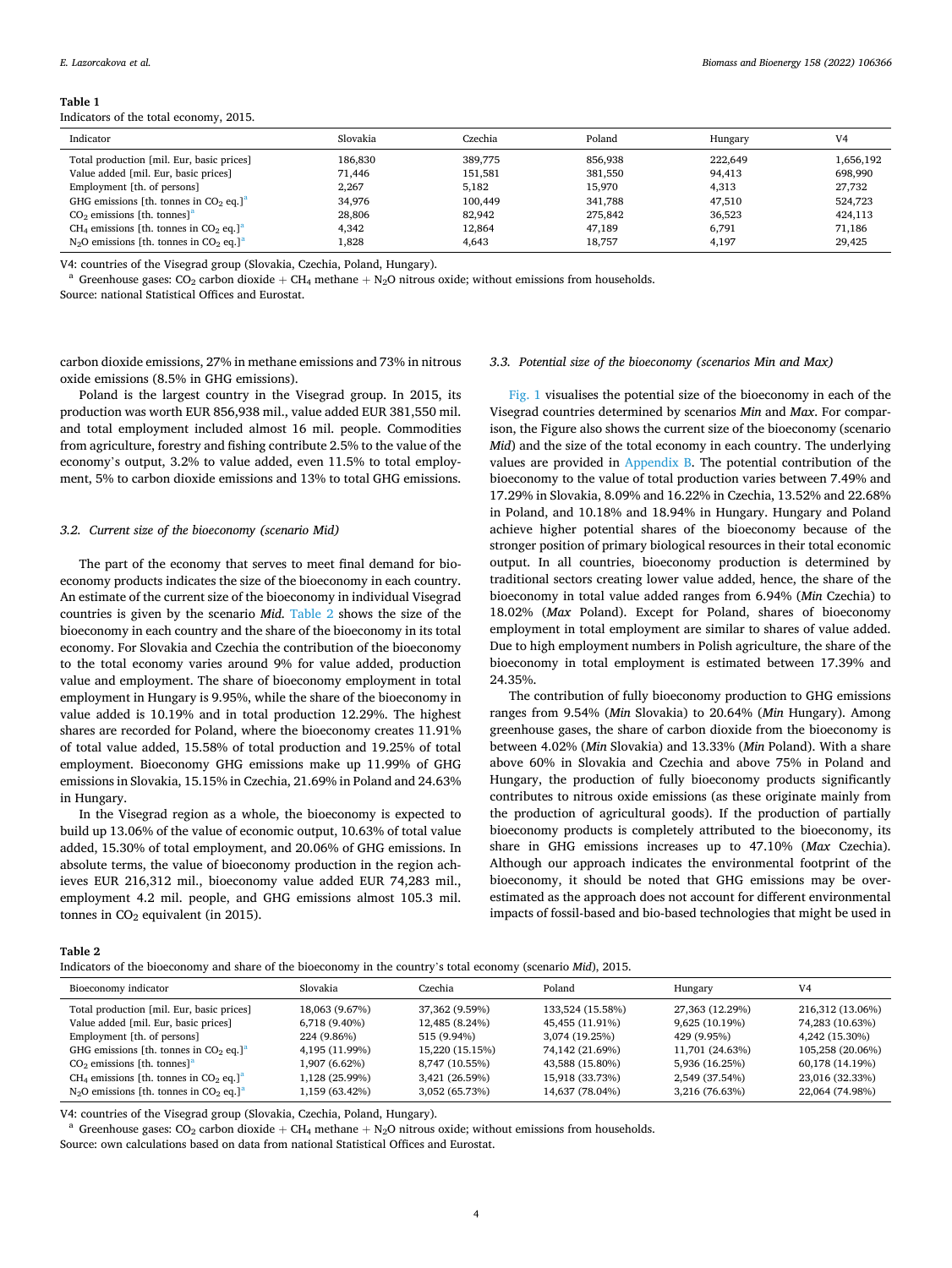<span id="page-4-0"></span>

**Fig. 1.** Size of the bioeconomy in Visegrad countries, 2015.

Notes:  $\bullet$  - bioeconomy indicator (interval estimate) based on scenarios *Min* and *Max.* 

- bioeconomy indicator (point estimate) based on scenario *Mid* with percentage share of the bioeconomy in total economy.

- total economy. Data source: own calculations based on data from national Statistical Offices and Eurostat.

#### **Table 3**

Comparison of bioeconomy value added and its share in the country's total economy determined by different studies, 2015.

| Bioeconomy indicator                                           | Slovakia       | Czechia        | Poland          | Hungary         | V <sub>4</sub>  |
|----------------------------------------------------------------|----------------|----------------|-----------------|-----------------|-----------------|
| 1) This study<br>Value added [mil. Eur]                        | 6,718 (9.40%)  | 12,485 (8.24%) | 45,455 (11.91%) | 9,625 (10.19%)  | 74,283 (10.63%) |
| 2) Ronzon et al.<br>Value added [mil. Eur]<br>3) Cingiz et al. | 3,805          | 8,485          | 27,636          | 8,040           | 47,965          |
| Value added [mil. Eur]                                         | 7,743 (10.90%) | 14,119 (9.32%) | 52,499 (13.80%) | 10,787 (11.60%) | 85,148 (12.23%) |

V4: countries of the Visegrad group (Slovakia, Czechia, Poland, Hungary).

Note: For the study by Ronzon et al. shares of bioeconomy value added in the total economy could not be calculated because data for the whole economy are not available in the respective database (DataM).

Source: 1) own calculations, 2) Ronzon et al. [[6,27\]](#page-7-0) and the DataM database, 3) Cingiz et al. [\[16](#page-7-0)].

the production of partially bioeconomy products. The linear inputoutput model assumes fixed technology coefficients and constant returns to scale and as a result, bioeconomy indicators are proportionally related to production. If more detailed data were available, GHG emitted in the production of bio-based products could be determined more precisely.

For the whole Visegrad region, the bioeconomy's share in the total economy is estimated to range from 11.11% to 20.05% for the value of economic output, from 8.97% to 16.61% for value added, from 13.54% to 20.24% for employment and from 17.56% to 44.08% for GHG emissions. The contribution of the bioeconomy to the selected indicators is higher for larger countries, Poland and Hungary. An exception is the share of bioeconomy employment in Hungary, which is comparable to Slovakia and Czechia (with a higher share only in Poland). This does not mean that Poland or Hungary prefer bio-based production to fossilbased production for commodities where both production methods are possible (partially bioeconomy products), it rather indicates an important position of agricultural and food products in the structure of their economy and their bioeconomy.

## **4. Discussion**

By applying the input-output analysis to Slovak, Czech, Polish and Hungarian data, we estimated the size of the bioeconomy and determined the share of the bioeconomy in the Visegrad countries' economies. The contribution of the bioeconomy to the total economy varies among individual countries, with Poland achieving the highest shares of the bioeconomy in terms of socio-economic indicators and Slovakia achieving the lowest share of the bioeconomy in GHG emissions (see [Table 2\)](#page-3-0). Diversity in the contribution of the bioeconomy to the total economy was also found for other countries. Heijman and Schepman [[19\]](#page-7-0) estimated that the bioeconomy in the Netherlands accounted only for 6.6% of total Dutch value added in 2015, while Liobikiene and Brizga [[21\]](#page-7-0) concluded that in the Baltic states the bioeconomy contributed 21%, 26% and 33% to the gross value added in Estonia, Latvia and Lithuania, correspondingly. Different shares of the bioeconomy in the total economy are caused on the one hand by different structure of the countries' economies, on the other hand by different input data and methodologies used to quantify bioeconomy indicators (including different scope of the bioeconomy).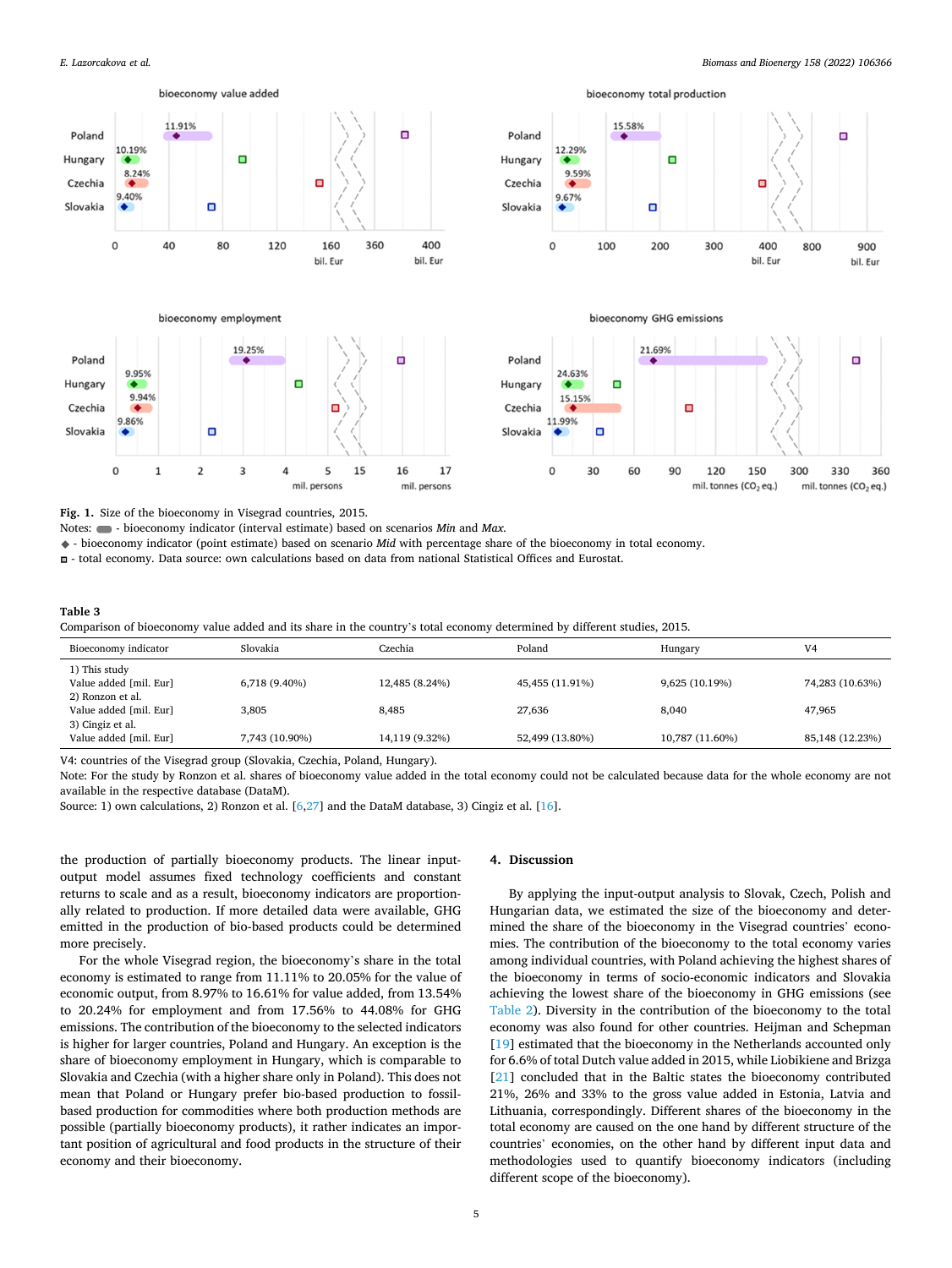domestic and imported material inputs.

#### **5. Conclusion**

country comparison of some bioeconomy indicators in the Visegrad region. Ronzon et al. [[6,26](#page-7-0),[27\]](#page-7-0) developed a methodology for three main socio-economic indicators and applied it to EU Member States. Their results show that turnover of the bioeconomy in the Visegrad countries was EUR 188,419 mil., value added was EUR 47,965 mil., and the bioeconomy employed 3.55 mil. people in 2015, which equalled 12.80% of total employment (DataM database, 2021). The authors used a sector-based definition of the bioeconomy and the indicators are based on specific sectoral statistics complemented by expert estimates. Cingiz et al. [[16\]](#page-7-0) calculated bioeconomy value added for all EU Members, and they reported value added of the bioeconomy in Visegrad countries of EUR 85,148 mil. They also used a sector-based definition of the bioeconomy although the range of sectors included is not identical to the former study and their data came from sector-by-sector input-output tables. Results for value added per country, which is and indicator analyzed in both studies, are summarized in [Table 3](#page-4-0) and compared to the results from this study. Our estimates for the current size of the bioeconomy in Visegrad countries are higher than bioeconomy indicators compiled by Ronzon et al. although the scope of the bioeconomy is analogical. Compared to the second study our estimates are lower although Cingiz et al. also used an input-output model and moreover they amended the calculation for possible double counting when the bioeconomy is defined such that it includes forward and backward linkages in production. In contrast to the previous studies, our study extends bioeconomy monitoring by environmental indicators.

<span id="page-5-0"></span>Apart from our study, there are two more studies enabling a cross-

When assessing the bioeconomy, a common problem in empirical analysis is the availability of data for products that can be both bio-based and fossil-based as statistics do not provide the required level of detail and bio-based products are not disaggregated from fossil-based products in the respective classification (the same is true for economic sectors, no distinction between bio-based and fossil-based sectors takes place in statistics). A possible solution is the application of bio-based shares to aggregated data. However, just as there is a variety of bioeconomy definitions and methodological frameworks for the bioeconomy in the literature, there are also several approaches to determining bio-based shares. The JRC and the nova-Institute interviewed a panel of experts who estimated bio-based content for a list of products and then Ronzon et al. [[6](#page-7-0),[27\]](#page-7-0) calculated bio-based shares of each economic sector as the relative value of bio-based products produced by a sector in the total value generated by the sector. Bauen et al. [[14\]](#page-7-0) utilised firm level data from the Trends Central Resource (TCR) database for the United Kingdom to attribute firms to the bioeconomy and to get the share of each sector that will be considered part of the bioeconomy. For the purpose of this study, we inferred bio-based shares of partially bioeconomy products from the value of bio-based material inputs in all material inputs (domestically produced and imported) that are used to produce the respective product. Bio-based shares can be obtained easily from each country's input-output tables, do not require expert estimates, but they do not account for possible differences in bio-based shares of

The bioeconomy is expected to support a more sustainable economy based on renewable resources [[27\]](#page-7-0). Thus, monitoring the bioeconomy is important from a policy perspective  $[1,39,40]$  $[1,39,40]$  $[1,39,40]$  $[1,39,40]$ . The input-output methodology described in this study can serve as the basis for a monitoring tool. For the four Visegrad countries, the applied model quantifies bioeconomy output, value added, employment, and GHG emissions (the list of indicators can be extended in the future), and it provides policy makers with information on the current and also potential size of the bioeconomy. This allows to formulate feasible objectives in national bioeconomy strategies of the countries and facilitates cooperation at international level (e. g. the BIOEAST initiative [[41\]](#page-7-0)). Encouraging bio-based production in textiles, wearing apparel, chemical products, pharmaceutical products, plastics products, furniture, and electricity (partially bioeconomy products), where substitution of fossil-based by bio-based resources may take place, stimulates the transition towards a bioeconomy. However, the application of new biotechnologies may change the characteristics of the production process, so for modelling the transition towards a bioeconomy in partially bioeconomy sectors further research is needed to extend the methodological framework. More intensive use of biological resources in production usually means a growing bioeconomy, on the other hand, it is connected to concerns about biomass availability and to environmental concerns like pressure on land or ambiguous effects on GHG emissions [[13,42](#page-7-0)]. Because there is a trade-off between socio-economic and environmental objectives and markets are likely to focus on socio-economic effects [\[9,13\]](#page-7-0), policies should consider both the socio-economic and environmental dimension of a sustainable bioeconomy. A regular ex-post assessment of the bioeconomy is recommended to reveal the progress in the development of the bioeconomy and in the achievement of policy targets.

#### **Declaration of competing interest**

The authors declare that they have no known competing financial interests or personal relationships that could have appeared to influence the work reported in this paper.

#### **Acknowledgements**

This work was supported by the BioMonitor project, which has received funding from the European Union's Horizon 2020 Research and Innovation Programme under grant agreement No. 773297. This work was also supported by the Slovak Research and Development Agency under the contract No. APVV-19-0544 and by the Scientific Grant Agency of the Ministry of Education, Science, Research and Sport of the Slovak Republic under the project No. VEGA 1/0549/20.

#### **Data sources**

- ⁃ Czech Statistical Office: dataset Supply and use tables, SIOT Symmetric input-output tables 2015 and dataset Workers Total employment. Available at [https://apl.czso.cz/pll/rocenka/rocenka.indexnu\\_en](https://apl.czso.cz/pll/rocenka/rocenka.indexnu_en), accessed Feb 2020.
- ⁃ Hungarian Central Statistical Office: datasets Symmetric input-output table (product by product) at basic prices in 2015; Symmetric input-output table for domestic output (product by product); Symmetric input-output table for imports (product by product). Available at [https://www.ksh.](https://www.ksh.hu/national-accounts-gdp)  [hu/national-accounts-gdp](https://www.ksh.hu/national-accounts-gdp), accessed Feb 2020.
- ⁃ Statistical Office of the Slovak Republic: dataset Symmetric Input-Output tables 2015 and dataset Employment by industry A88. Available at <https://slovak.statistics.sk/>(section Statistics – Macroeconomic Statistics – National Accounts), accessed Nov 2019.
- ⁃ Statistics Poland: dataset Input-output table at basic prices in 2015. Available at <https://stat.gov.pl/en/topics/national-accounts/>, accessed Nov 2019.
- ⁃ Eurostat Statistical Office of the EU: dataset National accounts employment data by industry (up to NACE A64) and dataset Air emissions accounts by NACE Rev. 2 activity. Available at [https://ec.europa.eu/eurostat/web/main/data/database,](https://ec.europa.eu/eurostat/web/main/data/database) accessed Feb 2020.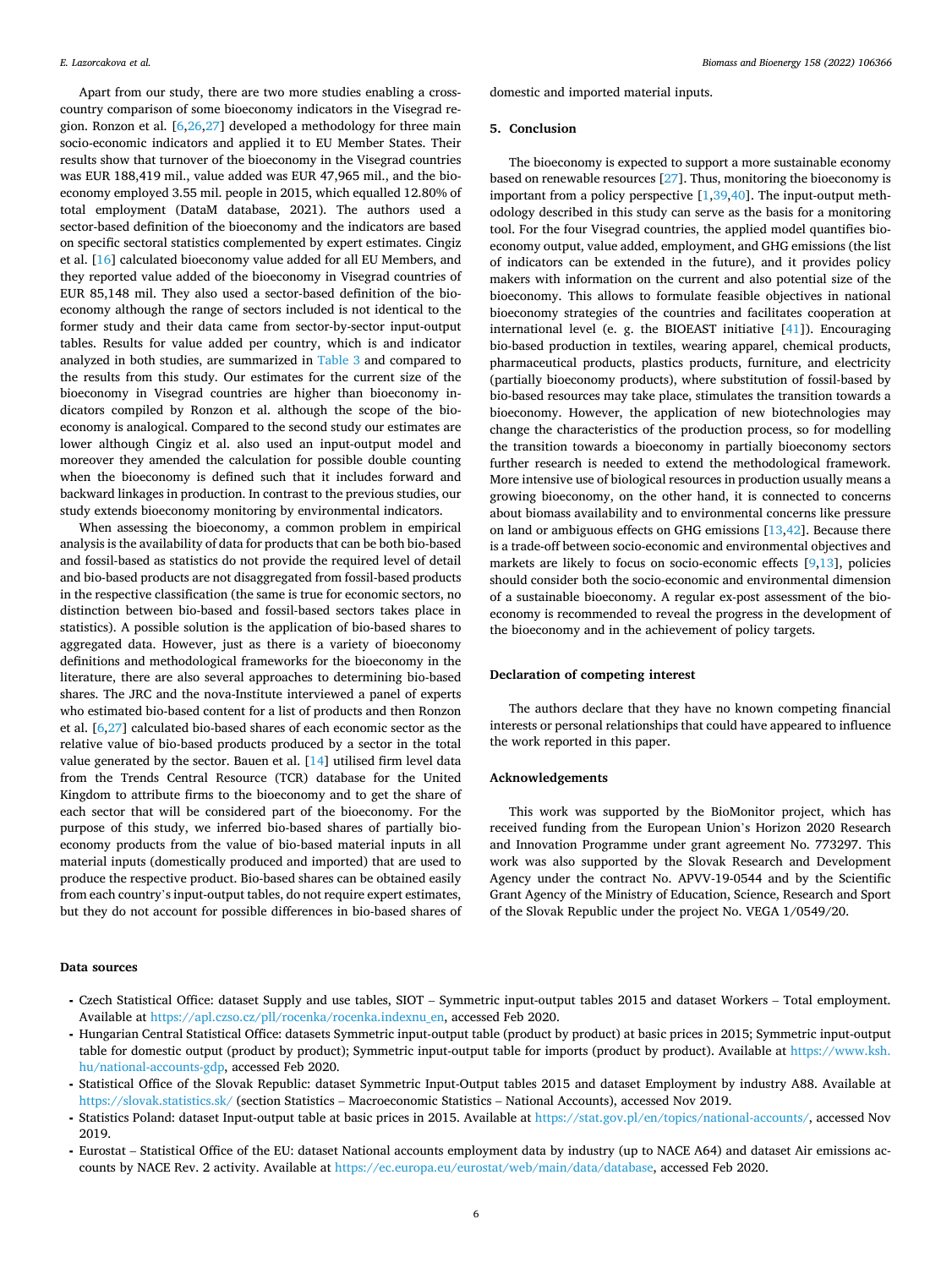- ⁃ Central Bank of Hungary: dataset Exchange Rate Statistics. Available at [https://www.mnb.hu/en/statistics/statistical-data-and-information/stat](https://www.mnb.hu/en/statistics/statistical-data-and-information/statistical-time-series/vii-exchange-rates)  [istical-time-series/vii-exchange-rates,](https://www.mnb.hu/en/statistics/statistical-data-and-information/statistical-time-series/vii-exchange-rates) accessed Feb 2020.
- ⁃ Czech National Bank: dataset Central bank exchange rate fixing Exchange rates averages. Available at [https://www.cnb.cz/cs/financni-trhy/de](https://www.cnb.cz/cs/financni-trhy/devizovy-trh/kurzy-devizoveho-trhu/kurzy-devizoveho-trhu/prumerne_rok.html?rok=2015)  [vizovy-trh/kurzy-devizoveho-trhu/kurzy-devizoveho-trhu/prumerne\\_rok.html?rok](https://www.cnb.cz/cs/financni-trhy/devizovy-trh/kurzy-devizoveho-trhu/kurzy-devizoveho-trhu/prumerne_rok.html?rok=2015)=2015, accessed Feb 2020.
- ⁃ National Bank of Poland: dataset Exchange rates monthly average and month end, annual average (2015). Available at [https://www.nbp.pl/h](https://www.nbp.pl/homen.aspx?f=/kursy/kursyen.htm)  omen.aspx?f=[/kursy/kursyen.htm,](https://www.nbp.pl/homen.aspx?f=/kursy/kursyen.htm) accessed Nov 2019.
- ⁃ DataM Data Portal of Agro-Economics Modelling. Bioeconomy Jobs and Wealth in the EU Bioeconomy. Available at [https://datam.jrc.ec.](https://datam.jrc.ec.europa.eu/datam/mashup/BIOECONOMICS/)  [europa.eu/datam/mashup/BIOECONOMICS/,](https://datam.jrc.ec.europa.eu/datam/mashup/BIOECONOMICS/) accessed Jan 2021.

## **Appendices.**

*Appendix A. Scenarios and shares of bio-based production in total production of products* 

|                                                                      | Scenario Min | Scenario Mid | Scenario Max |
|----------------------------------------------------------------------|--------------|--------------|--------------|
| Goods (CPA 01-35)                                                    |              |              |              |
| - fully bioeconomy products (CPA 01, 02, 03, 10, 11, 12, 15, 16, 17) | $s_i = 1$    | $s_i = 1$    | $s_i = 1$    |
| - partially bioeconomy products (CPA 13, 14, 20, 21, 22, 31, 35)     | $s_i = 0$    | $s_i = s_k$  | $s_i = 1$    |
| - not bioeconomy products (CPA 05-09, $18-19$ , $23-30$ , $32-33$ )  | $s_i = 0$    | $s_i = 0$    | $s_i = 0$    |
| Services (CPA 36-99)                                                 | $s_i = 0$    | $s_i = 0$    | $s_i = 0$    |

where *i*, *k* only relate to products within the respective group and  $k = i$ .

Shares for partially bioeconomy products  $(s_k)$  in scenario *Mid* obtained using equations [\(5\)](#page-2-0) for each country:

| Shares $s_k$ for CPA product categories | Slovakia | Czechia | Poland | Hungary  |
|-----------------------------------------|----------|---------|--------|----------|
| CPA 13 – Textiles                       | 0.388    | 0.318   | 0.198  | $0.226*$ |
| CPA 14 – Wearing apparel                | 0.366    | 0.289   | 0.204  |          |
| CPA 20 – Chemicals and chem. products   | 0.239    | 0.181   | 0.124  | 0.257    |
| CPA 21 - Basic pharmaceutical products  | 0.376    | 0.349   | 0.274  | 0.281    |
| CPA 22 – Rubber and plastics            | 0.227    | 0.188   | 0.158  | 0.229    |
| $CPA 31 - Furthermore$                  | 0.736    | 0.484   | 0.561  | $0.315*$ |
| CPA 35 - Electricity, gas, steam        | 0.047    | 0.052   | 0.043  | 0.128    |

Source: own calculations based on data from national Statistical Offices.

\*Hungarian input-output tables provide aggregated data for categories CPA 13–15 and also CPA 31–32. Therefore, the shares also relate to aggregated categories, *sCPA*13<sup>−</sup> <sup>15</sup> = 0*.*226, *sCPA*31<sup>−</sup> <sup>32</sup> = 0*.*315.

## *Appendix B. Bioeconomy indicators for Visegrad countries, 2015*

| Bioeconomy indicator                                                       | Scenario |         |         | Share in total economy |        |        |
|----------------------------------------------------------------------------|----------|---------|---------|------------------------|--------|--------|
|                                                                            | Min      | Mid     | Max     | Min                    | Mid    | Max    |
| Slovakia                                                                   |          |         |         |                        |        |        |
| total production [mil. Eur, basic prices]                                  | 14,002   | 18,063  | 32,298  | 7.49%                  | 9.67%  | 17.29% |
| value added [mil. Eur, basic prices]                                       | 5,325    | 6,718   | 11,040  | 7.45%                  | 9.40%  | 15.45% |
| employment [th. of persons]                                                | 173      | 224     | 331     | 7.65%                  | 9.86%  | 14.62% |
| GHG emissions [th. tonnes in $CO2$ eq.]*                                   | 3,337    | 4,195   | 9,344   | 9.54%                  | 11.99% | 26.71% |
| $CO2$ emissions [th. tonnes]*                                              | 1,157    | 1,907   | 6,412   | 4.02%                  | 6.62%  | 22.26% |
| CH <sub>4</sub> emissions [th. tonnes in CO <sub>2</sub> eq.]*             | 1,071    | 1,128   | 1,599   | 24.66%                 | 25.99% | 36.83% |
| $N2O$ emissions [th. tonnes in CO <sub>2</sub> eq.]*                       | 1,109    | 1,159   | 1,332   | 60.66%                 | 63.42% | 72.87% |
| Czechia                                                                    |          |         |         |                        |        |        |
| total production [mil. Eur, basic prices]                                  | 31,541   | 37,362  | 63,239  | 8.09%                  | 9.59%  | 16.22% |
| value added [mil. Eur, basic prices]                                       | 10,524   | 12,485  | 21,371  | 6.94%                  | 8.24%  | 14.10% |
| employment [th. of persons]                                                | 443      | 515     | 759     | 8.55%                  | 9.94%  | 14.64% |
| GHG emissions [th. tonnes in $CO2$ eq.]*                                   | 12,323   | 15,220  | 47,313  | 12.27%                 | 15.15% | 47.10% |
| $CO2$ emissions [th. tonnes]*                                              | 6,059    | 8,747   | 39,199  | 7.31%                  | 10.55% | 47.26% |
| CH <sub>4</sub> emissions [th. tonnes in CO <sub>2</sub> eq.] <sup>*</sup> | 3,299    | 3,421   | 4,602   | 25.64%                 | 26.59% | 35.77% |
| $N2O$ emissions [th. tonnes in CO <sub>2</sub> eq.]*                       | 2,965    | 3,052   | 3,512   | 63.86%                 | 65.73% | 75.64% |
| Poland                                                                     |          |         |         |                        |        |        |
| total production [mil. Eur, basic prices]                                  | 115,859  | 133,524 | 194,333 | 13.52%                 | 15.58% | 22.68% |
| value added [mil. Eur, basic prices]                                       | 38,930   | 45,455  | 68,742  | 10.20%                 | 11.91% | 18.02% |
| employment [th. of persons]                                                | 2,778    | 3,074   | 3,888   | 17.39%                 | 19.25% | 24.35% |
| GHG emissions [th. tonnes in $CO2$ eq.]*                                   | 66,681   | 74,142  | 154,692 | 19.51%                 | 21.69% | 45.26% |
| $CO2$ emissions [th. tonnes]*                                              | 36,777   | 43,588  | 118,457 | 13.33%                 | 15.80% | 42.94% |
| CH <sub>4</sub> emissions [th. tonnes in CO <sub>2</sub> eq.] <sup>*</sup> | 15,411   | 15,918  | 20,631  | 32.66%                 | 33.73% | 43.72% |
| $N2O$ emissions [th. tonnes in CO <sub>2</sub> eq.]*                       | 14,493   | 14,637  | 15,604  | 77.27%                 | 78.04% | 83.19% |
| Hungary                                                                    |          |         |         |                        |        |        |
| total production [mil. Eur, basic prices]                                  | 22,656   | 27,363  | 42,181  | 10.18%                 | 12.29% | 18.94% |
| value added [mil. Eur, basic prices]                                       | 7,932    | 9,625   | 14,984  | 8.40%                  | 10.19% | 15.87% |
| employment [th. of persons]                                                | 362      | 429     | 634     | 8.39%                  | 9.95%  | 14.70% |
| GHG emissions [th. tonnes in $CO2$ eq.]*                                   | 9,805    | 11,701  | 19,973  | 20.64%                 | 24.63% | 42.04% |
| $CO2$ emissions [th. tonnes]*                                              | 4,173    | 5,936   | 13,716  | 11.43%                 | 16.25% | 37.55% |
|                                                                            |          |         |         |                        |        |        |

(*continued on next page*)